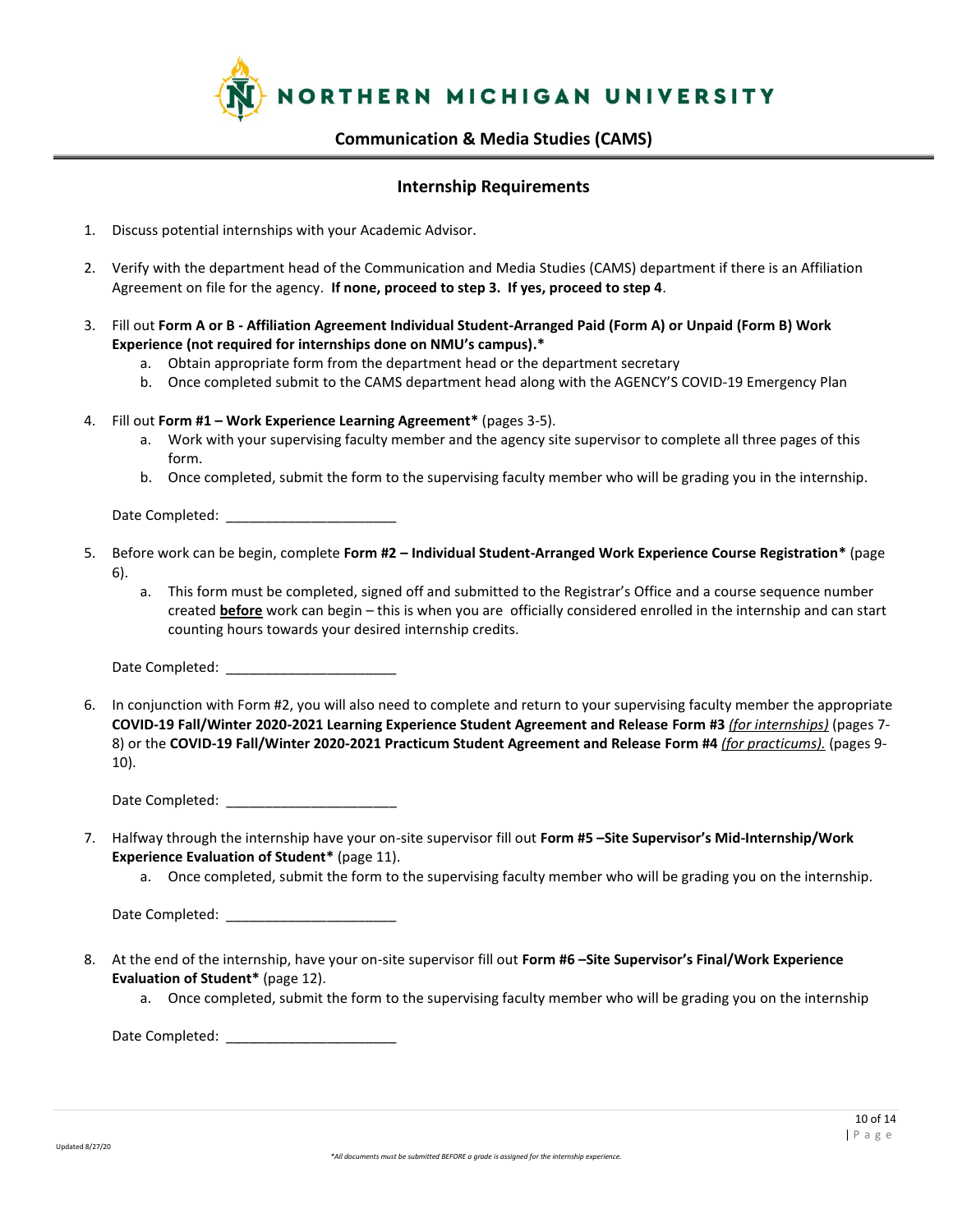

9. Complete the student's self-evaluation: **Form #7 – Final Internship/Work Experience Student Evaluation\*** (pages 13-14) a. Submit it to the supervising faculty member **within one week** of the conclusion of your internship.

Date Completed:

10. **Within one week** of the conclusion of your internship, write a brief student reflection paper outlining what was accomplished during the internship and the extent that each of the learning objectives were met.

Date Completed: \_\_\_\_\_\_\_\_\_\_\_\_\_\_\_\_\_\_\_\_\_\_

Northern Michigan University is committed to providing a learning, living and working environment free from discrimination. NMU supports the Title IX\* federal law that prohibits discrimination on the basis of sex, including: gender-based discrimination, pregnancy and parenting discrimination, sexual harassment, sexual assault, stalking, dating violence, domestic violence, voyeurism, and any other conduct of a sexual nature that is nonconsensual.

Title IX covers any area where an NMU student is assigned for placement (e.g. student teaching) and/or participates in an internship arranged or initiated by the University, during their term at NMU.

The University cares about you. If you believe you are experiencing or experienced sex discrimination, in a university or nonuniversity sponsored placement and/or internship, please report. The University has resources and support information available for you.

To report, please contact:

Complaints against employees, applicants, and third parties Janet Koski Director of Equal Opportunity Equal Opportunity Officer and Title IX Coordinator 105 Cohodas Building 906-227-2420 [jakoski@nmu.edu](about:blank)

Complaints against students Mary Brundage Associate Dean of Students Deputy Title IX Coordinator 2001 Hedgcock 906-227-1705 [mbrundag@nmu.edu](about:blank)

**Emergency** Public Safety and Police Services 158 Services Building 906-227-2151

\* Title IX of the Education Amendments **Act** of 1972 is a federal law that states: "No person in the United States shall, on the basis of sex, be excluded from participation in, be denied the benefits of, or be subjected to discrimination under any education program or activity receiving Federal financial assistance."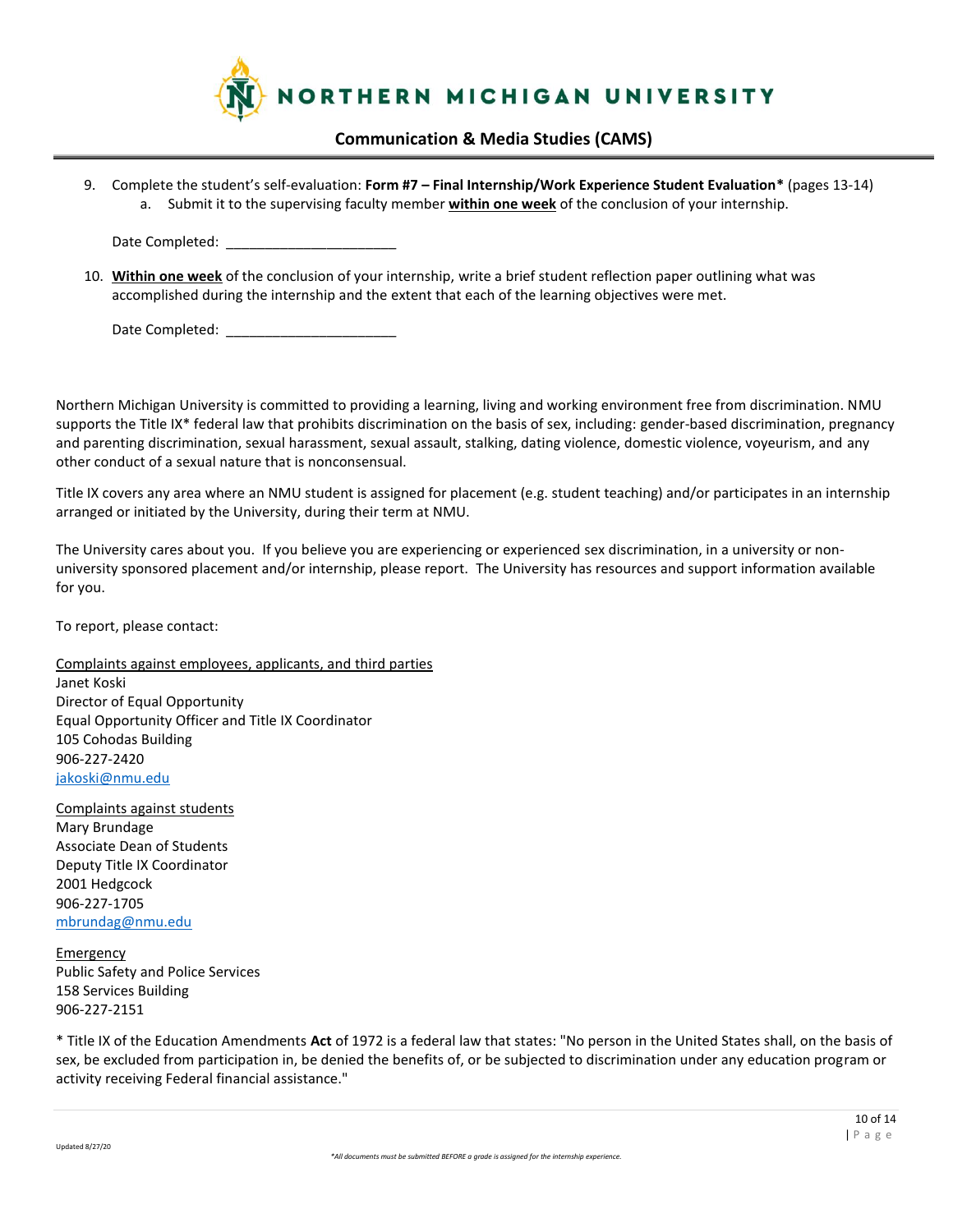

# **WORK EXPERIENCE LEARNING AGREEMENT (Form #1)**

### **STUDENT INFORMATION**

| <b>First Name</b>             | Last Name        |
|-------------------------------|------------------|
| Major(s)                      | FR SO JR SR Grad |
| Phone                         | <b>NMU Email</b> |
| Address                       |                  |
| City                          | State<br>Zip     |
| <b>Emergency Contact Name</b> |                  |
| Relationship                  | Phone            |

#### **AGENCY/ EMPLOYER INFORMATION**

| <b>Organization Name</b>                                |                         |  |
|---------------------------------------------------------|-------------------------|--|
| <b>Organization Contact Name</b>                        |                         |  |
| Site Supervisor Name                                    | <b>Supervisor Phone</b> |  |
| <b>Supervisor Title</b>                                 | Supervisor E-mail       |  |
| <b>Mailing Address</b>                                  |                         |  |
| City:                                                   | State:<br>Zip:          |  |
| Work Site Location (if different from mailing address): |                         |  |

## **INTERNSHIP/WORK EXPERIENCE LEARNING INFORMATION**

| Job Title:                          |                                                                                       |
|-------------------------------------|---------------------------------------------------------------------------------------|
| Semester: Fall Winter Summer        | Year:                                                                                 |
| Start Date (mm/dd/yyyy):            | End Date (mm/dd/yyyy):                                                                |
| Hours per week:                     | $#$ credits:                                                                          |
| (If applicable) Pay rate/hour: \$   | or Stipend: \$                                                                        |
|                                     | Experience relates to the Upper Peninsula or region (within approx.200 miles): Yes No |
| (for community engagement purposes) |                                                                                       |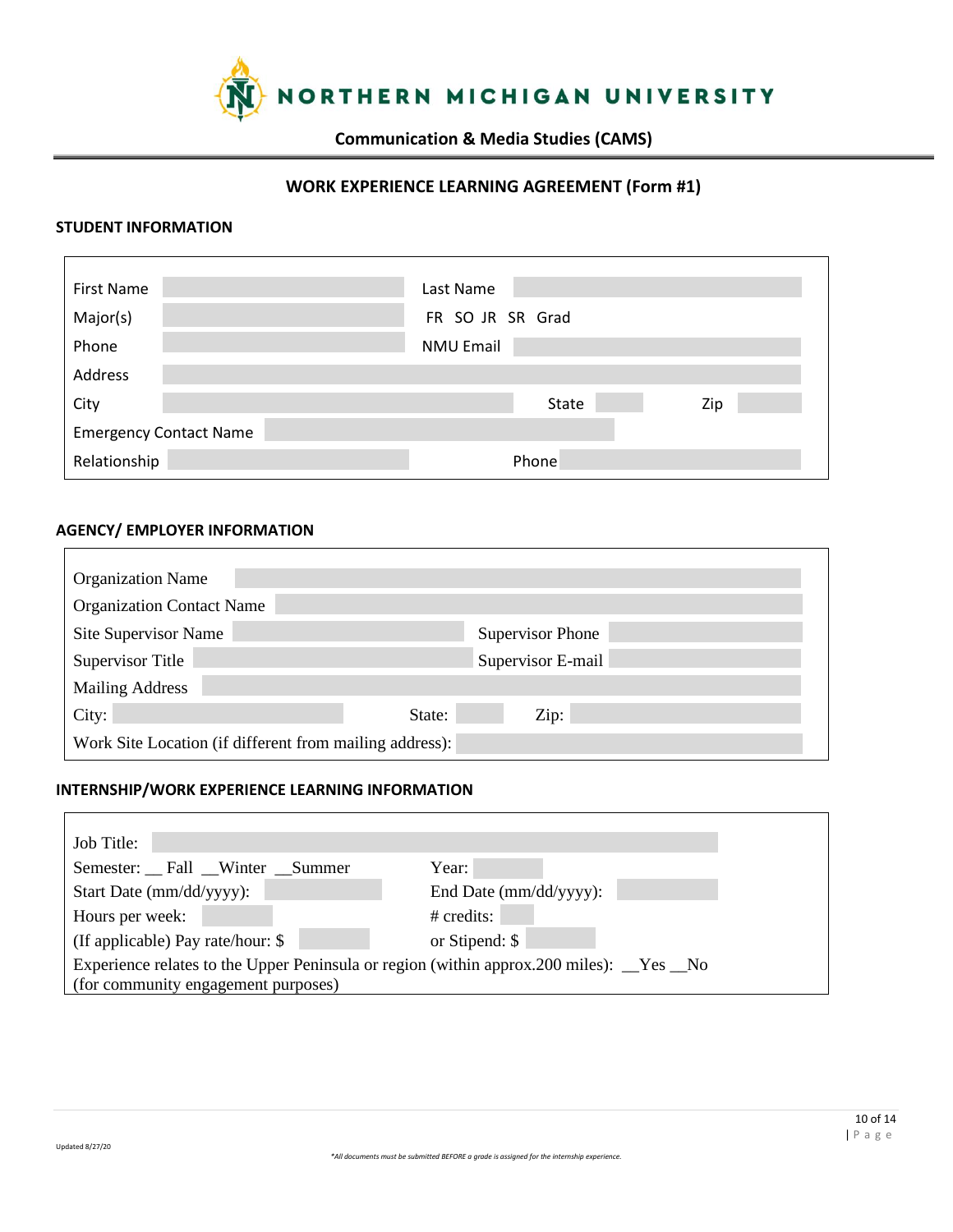

#### **INTERNSHIP/WORK EXPERIENCE LEARNING OUTCOMES**

**Learning Objectives**: What are the educational outcomes (e.g. academic knowledge and career skills) to be obtained during this experience?

- **1. To adapt and apply knowledge and skills gained in the collegiate major in a workplace environment.**
- **2. To gain experience managing multiple tasks and interpersonal relationships related to careers in a desired field of employment.**
- **3. To obtain new perspectives and abilities in the process of managing tasks coordinated by the on-site supervisor for the internship.**

**Job Description**: *Instructing faculty and/or student complete; please be clear and precise.* What are the planned responsibilities (e.g. tasks and activities) expected of the student and learning opportunities provided to the student that will help achieve the learning outcomes? This is unique per student experience. An agency/employer position description may be attached to supplement the answer below.

**Assessment Criteria**: What are the required documents that provide a means of assessing a student's academic performance? *All documents must be submitted before a grade is assigned for the internship experience.*

- **1. A brief site-supervisor's progress report submitted half-way through the internship establishing that at least satisfactory progress is being made by the student in fulfilling responsibilities and meeting learning objectives.**
- **2. A completed employer's evaluation form indicating that the student has at least satisfied the responsibilities of the internship.**
- **3. A completed student's self-evaluation form.**
- **4. A brief student reflection paper outlining what was accomplished during the internship and the extent which each of the learning objectives noted above were met.**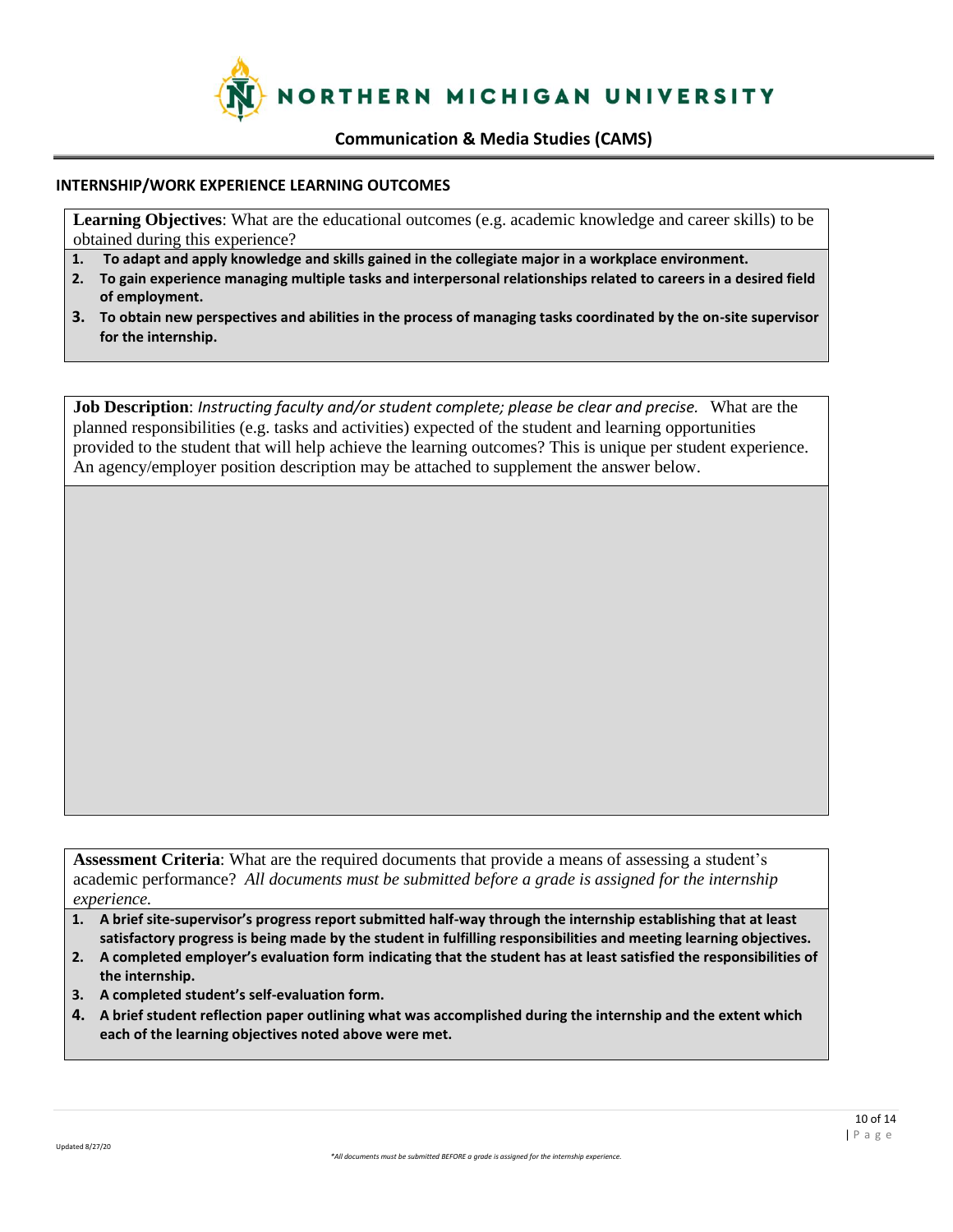

#### **EXPECTED ROLES and RESPONSIBILITIES**

University and Agency roles and responsibilities are documented in the signed, ongoing Affiliation Agreement on file with the NMU Academic Affairs Office and/or the NMU Risk Manager.

Student Responsibilities

- 1. Work in an ethical, courteous, cooperative and otherwise professional manner;
- 2. Abide by all employer policies, rules, and regulations;
- 3. Perform all work assigned by the employer and/or director supervisor in a quality and timely manner;
- 4. Dress appropriately for all assignments and maintain a well-groomed appearance;
- 5. Complete assignments and maintain contact with the University work experience director/instructing faculty;
- 6. Pay the University for the credits taken;
- 7. Accept the decision(s) of the employer and/or the University, if it becomes necessary, due to unforeseen circumstances, to terminate the work experience prior to the expected end date.
- 8. Provided a signed Informed Consent form, if requested.

| Agreed:                                |      |
|----------------------------------------|------|
| <b>Student Signature</b>               | Date |
| <b>Instructing Faculty Member Name</b> |      |
| Instructing Faculty Member Signature   | Date |
| Site Supervisor Name*                  |      |
| Site Supervisor Signature*             | Date |

\*Preferred signature is the immediate site supervisor of the student, however, the agency/ employer may designate another signee responsible for student duties.

### **Procedure**

- 1. Complete Learning Agreement (Appendix D) or equivalent within the discipline.
- 2. Obtain required signatures.
- 3. Distribute copies to all signees.
- 4. Retain a copy, along with the Work Experience Course Registration form in Director files.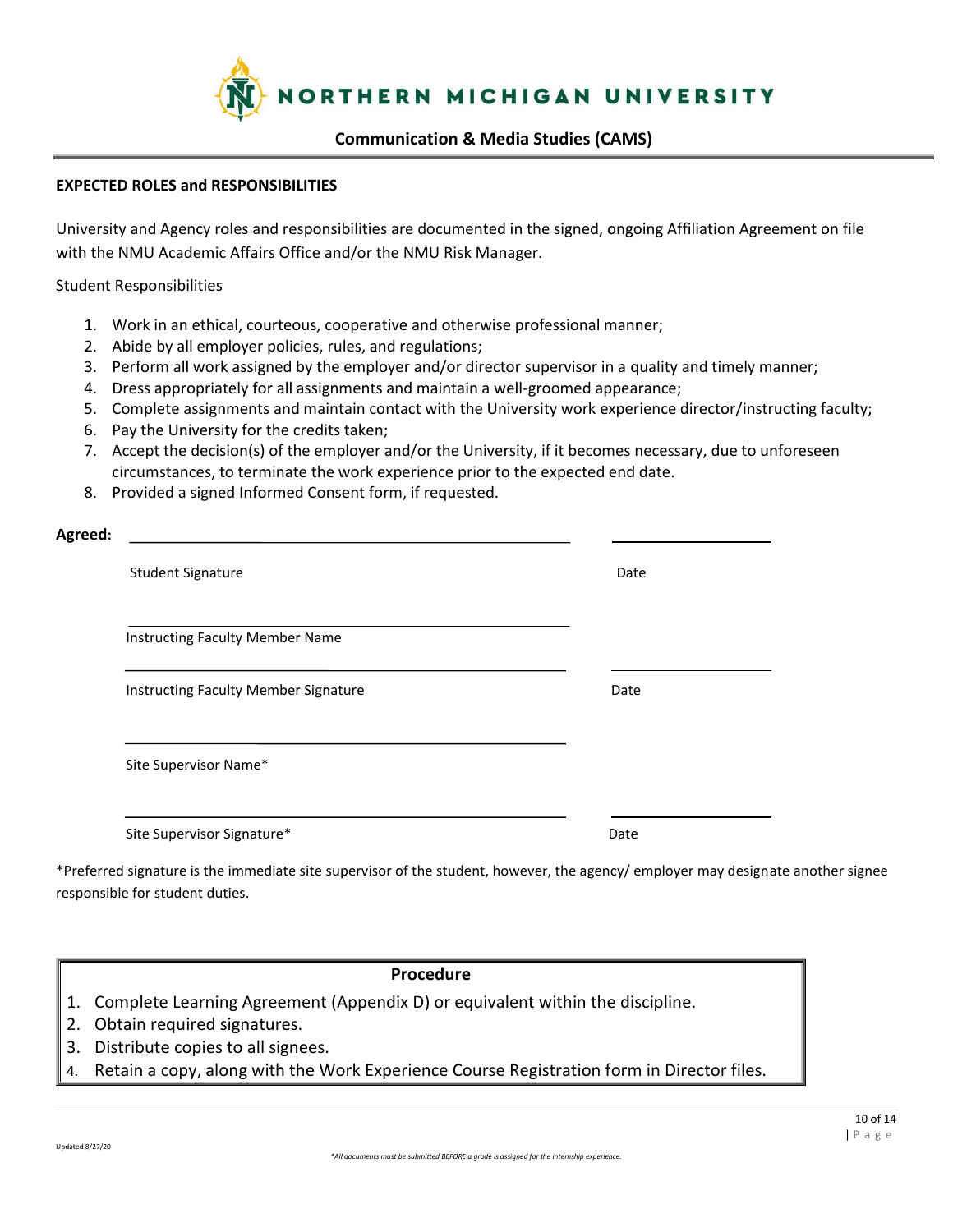

# **Individual Student-Arranged Work Experience Course Registration (Form #2)**

| Date: Date:                                                                                                                                                                                                                    |                                                                                                                                                                                                                                                                                  |        |
|--------------------------------------------------------------------------------------------------------------------------------------------------------------------------------------------------------------------------------|----------------------------------------------------------------------------------------------------------------------------------------------------------------------------------------------------------------------------------------------------------------------------------|--------|
|                                                                                                                                                                                                                                |                                                                                                                                                                                                                                                                                  |        |
| $\frac{1}{\text{(last)}}$                                                                                                                                                                                                      | (first)                                                                                                                                                                                                                                                                          | (M.I.) |
| NMU IN: NAME AND THE RESERVE AND THE RESERVE AND THE RESERVE AND THE RESERVE AND THE RESERVE AND THE RESERVE AND THE RESERVE AND THE RESERVE AND THE RESERVE AND THE RESERVE AND THE RESERVE AND THE RESERVE AND THE RESERVE A |                                                                                                                                                                                                                                                                                  |        |
| To be completed by the instructing faculty member:                                                                                                                                                                             |                                                                                                                                                                                                                                                                                  |        |
|                                                                                                                                                                                                                                | Work experience Course ID*: _____________________Department: Communication & Performance Studies                                                                                                                                                                                 |        |
| Semester: Fall __Winter __Summer Year: _______                                                                                                                                                                                 |                                                                                                                                                                                                                                                                                  |        |
|                                                                                                                                                                                                                                |                                                                                                                                                                                                                                                                                  |        |
| Student will be: Paid Not Paid                                                                                                                                                                                                 |                                                                                                                                                                                                                                                                                  |        |
| Instructing Faculty Information: conload compay                                                                                                                                                                                |                                                                                                                                                                                                                                                                                  |        |
| Student Advisor Signature<br>Date                                                                                                                                                                                              | Student Signature                                                                                                                                                                                                                                                                | Date   |
| Department Head Signature<br>Date                                                                                                                                                                                              | Print name of Instructing Faculty                                                                                                                                                                                                                                                |        |
| Dean Signature (if required)<br>Date                                                                                                                                                                                           | NMU IN of Instructing Faculty                                                                                                                                                                                                                                                    |        |
|                                                                                                                                                                                                                                | I have read the Academic Work Experiences Guidelines, available in share.nmu.edu and Academic Affairs websites, and confirm that an<br>Affiliation Agreement with this organization and Learning Agreement for this student's work experience are on file with Academic Affairs. |        |
| <b>Instructing Faculty Signature</b>                                                                                                                                                                                           | Date                                                                                                                                                                                                                                                                             |        |
|                                                                                                                                                                                                                                | Note: The completed form with necessary signatures must be submitted to the Registrar's Office, 2202 Hedgcock, PRIOR to the start of<br>the work experiences. Work experiences will NOT be added to the student's record after the work has been completed.                      |        |
| Course CRN:                                                                                                                                                                                                                    |                                                                                                                                                                                                                                                                                  |        |
| Procedure                                                                                                                                                                                                                      |                                                                                                                                                                                                                                                                                  |        |
| 1.<br>2.<br>Obtain required signatures.                                                                                                                                                                                        | Complete this form to create a section and enroll a student for an individually arranged work experience (internship, field experience, etc.)                                                                                                                                    |        |
| Submit to Registrar's Office before work begins (or at least before end of the semester)<br>3.<br>Retain copy, along with the Learning Agreement (Types 2 and 3) or job description<br>4.                                      |                                                                                                                                                                                                                                                                                  |        |
| 5.<br>(Type 4), in Director files.                                                                                                                                                                                             |                                                                                                                                                                                                                                                                                  |        |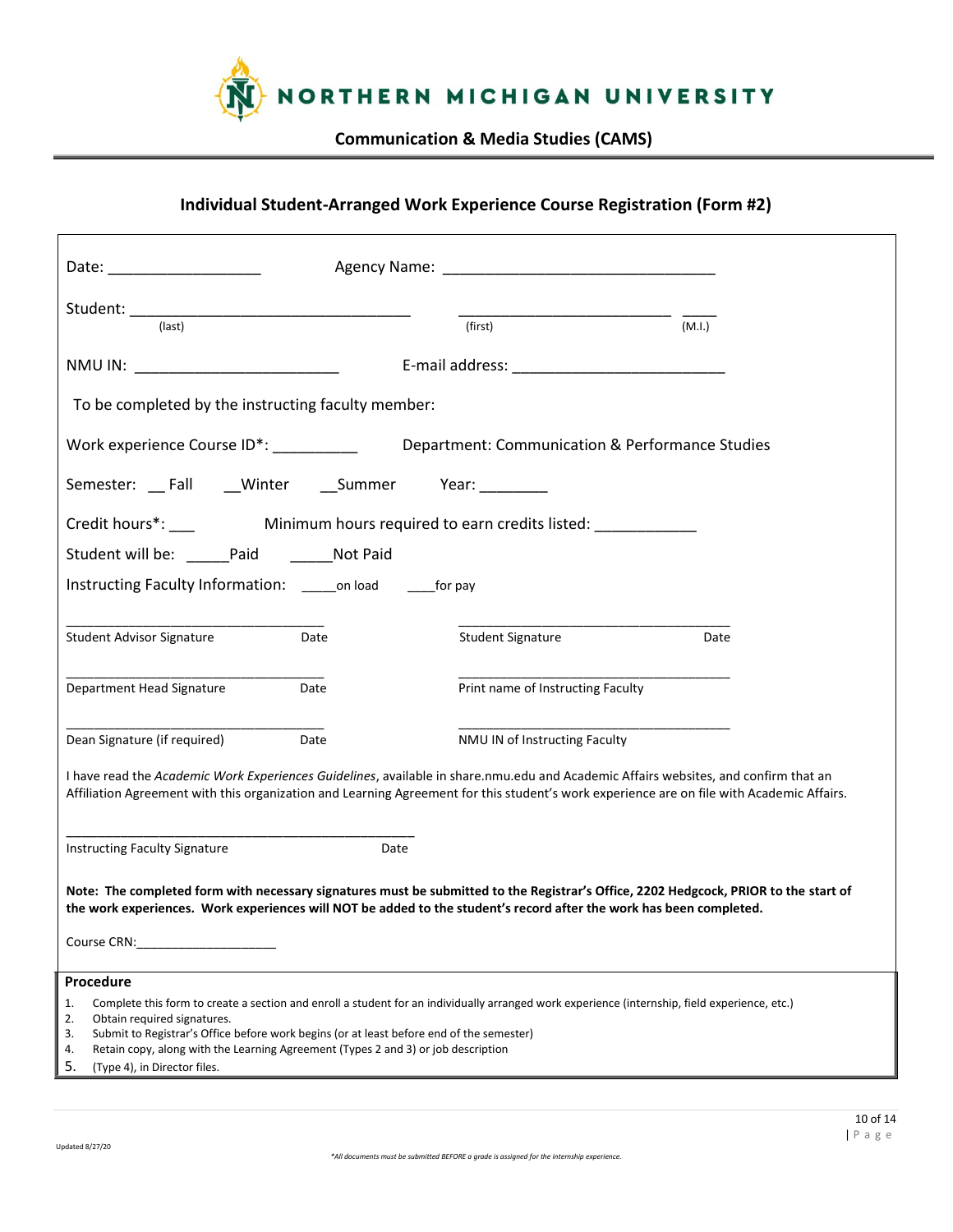

# **FOR INTERNSHIPS ONLY (Form #3)**

**COVID-19 Fall/Winter 2020-2021**

## **Learning Experience Student Agreement and Release ("RELEASE")**

Student's Full Legal Name:

Due to the ongoing COVID-19 pandemic emergency Northern Michigan University ("NMU") has implemented many health and safety precautions and restrictions, as recommended by public health and governmental authorities. Still, I desire, at my own risk and by own free decision, to voluntarily participate in an off-campus learning experience as part of my course of studies (the "Learning Experience"). In consideration for being permitted to earn college credit for the Learning Experience, which will provide me with valuable experience, benefit my educational goals, and allow me to maintain my status as an enrolled NMU student, I hereby understand and agree to the following:

# 1. **COVID-19 Protocols**

- a. I acknowledge that I have received and reviewed health and safety information regarding COVID-19, at https://nmu.edu/safe-on-campus/students. I agree to follow all health and safety precautions as communicated to me and as otherwise instructed. I will also keep up-to-date with and follow all CDCrecommended protocols for preventing the spread of COVID-19 and will actively monitor my health for symptoms of COVID-19.
- b. **I understand that my NMU Learning Experience point of contact is \_\_\_\_\_\_\_\_\_\_\_\_\_\_\_\_\_ who can be contacted at \_\_\_\_\_\_\_\_\_\_\_@nmu.edu. I will notify my point of contact immediately (same day) if I am sick, have a fever or cough or experience other signs of illness or if I test positive for COVID-19 and will cease participation in the Learning Experience immediately.**
- c. If I believe that the Learning Experience site is not following health and safety precautions, including appropriate personal protective equipment (PPE) usage, social distancing or requiring others to selfmonitor their health, then I will promptly inform my NMU point of contact. I understand that I will be invited to discuss my options, including possibly stopping my Learning Experience or seeking an alternative arrangement. I understand that NMU values my health and safety and that I will not be penalized by NMU for making a good faith report about my Learning Experience site.
- 2. **Assumption of Risk**. I understand, acknowledge, and agree that certain dangers may be posed by participating in the Learning Experience, including, but not limited to, the risk of serious injury or death or exposure to diseases, such as COVID-19, and the consequences thereof, including having to self-quarantine or self-isolate if I test positive for or otherwise show symptoms of COVID-19 and having to possibly miss instructional time or other educational opportunities as a result. I understand and appreciate the risks and voluntarily agree to expose myself to such risks, even if they are not presently known or foreseeable, by participating in the Learning Experience. As such, I assume full responsibility for the risk of bodily injury, death, disease, or any other damage of any nature I sustain while participating in the Learning Experience, or any activity associated therewith. **I acknowledge and understand that NMU does NOT provide any insurance coverage for my participation in the Learning Experience or as part of my enrollment at NMU.**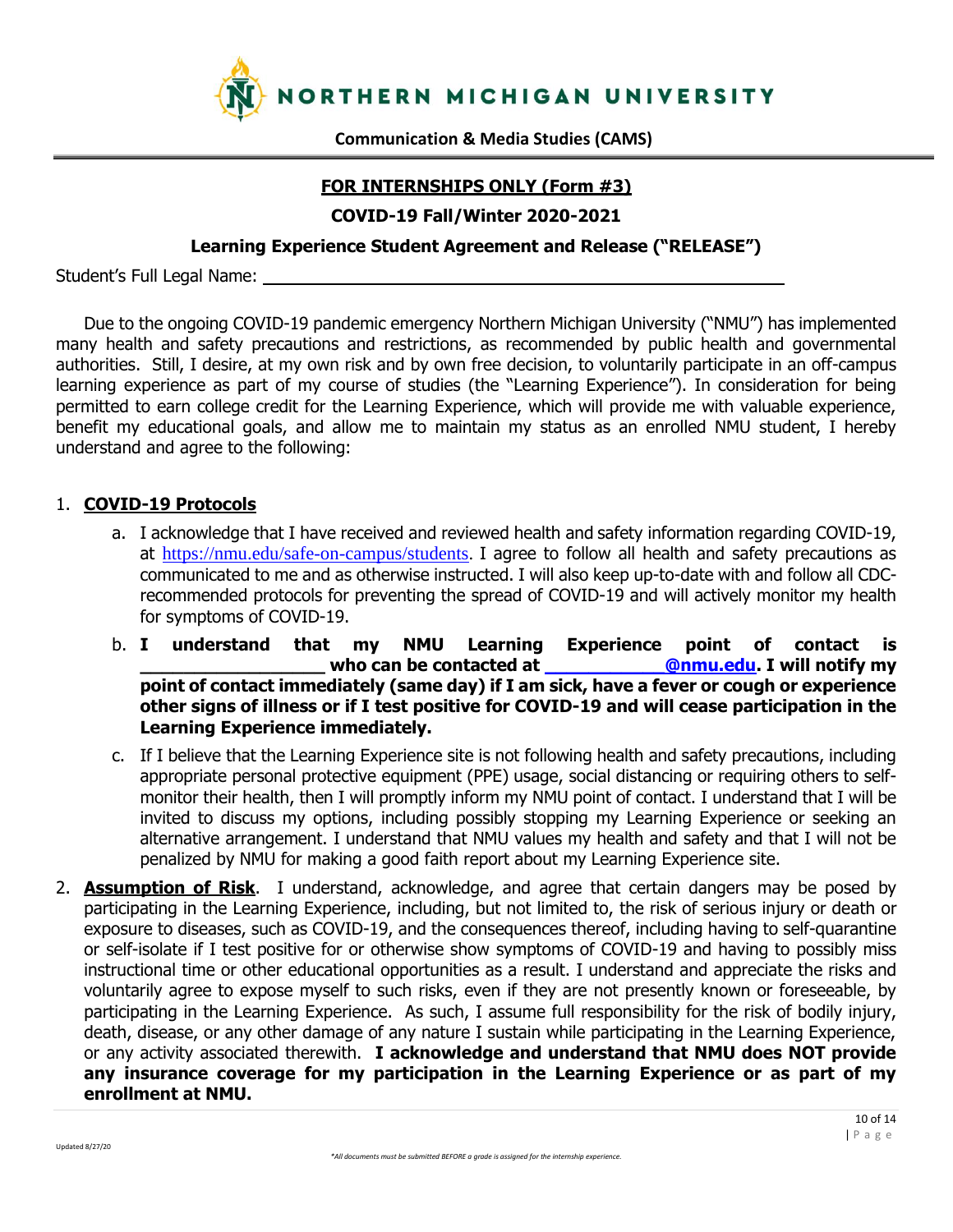

3. **Release**. I further agree on behalf of myself, my heirs, assigns, personal representatives, and next of kin to defend, indemnify, hold harmless, and release NMU and its Board of Trustees, officers, employees, agents, representatives, volunteers, and other NMU students ("NMU Releasees") against any and all harm, injury, damage, liability, claims, demands, actions, or causes of action of any sort, costs, and expenses of any nature arising from the acts or omissions of the NMU Releasees arising out of or in any way connected or related to the Learning Experience, including the acts or omissions of other NMU students.

## 4. **Miscellaneous**.

- a. I understand and agree: (a) that any dispute arising from this Release or the Learning Experience, between NMU and me, will be governed under Michigan law and must be brought in a court in Marquette County or, alternately, the Michigan court of claims; (b) that even if a court of law finds any provision of this Release unenforceable, the remaining provisions will remain in full force and effect and that this Release will still be construed to make it legally enforceable and within the boundaries of public policy; (c) that this Release represents the complete understanding with NMU concerning the matters set forth in this Release and that this Release supersedes any previous or other understandings I may have had with NMU on the matters covered by this Release, whether written or oral, including any program and student handbook; that NMU's maximum liability for any damages arising from this Release or the Learning Experience shall be limited to a refund of my tuition paid for the Fall 2020 semester; and (e) that this Release may not be amended except in a writing signed by NMU's authorized representative and myself.
- b. I have fully informed myself of the contents of this Release and have sought legal counsel, if I so desire, to have my questions answered prior to signing. I understand that I am not required to participate in this Learning Experience, but I want to do so, despite the possible dangers and risks and despite this Release. Further, I (a) am at least eighteen (18) years of age and am my own legal guardian, and if not, my parent's or legal guardian's signature is below; (b) am fully competent to sign this Release; (c) have no health-related reasons or problems which preclude or restrict my participation in the Learning Experience; and (d) have adequate health insurance to provide for payment for any medical costs arising from illness or injury to myself.

I ACKNOWLEDGE THAT (A) I HAVE READ (OR HAVE HAD READ TO ME) AND UNDERSTAND EACH AND EVERY PROVISION IN THIS RELEASE; (B) I VOLUNTARILY AGREE WITH, ACCEPT, AND ACKNOWLEDGE EACH PROVISION; AND (c) I AM BOUND BY THIS RELEASE.

**Signature of Student or Student's Legal Guardian, if Student is less than 18 years of age Date** 36408282.1\065483-00218 Page 2 of 2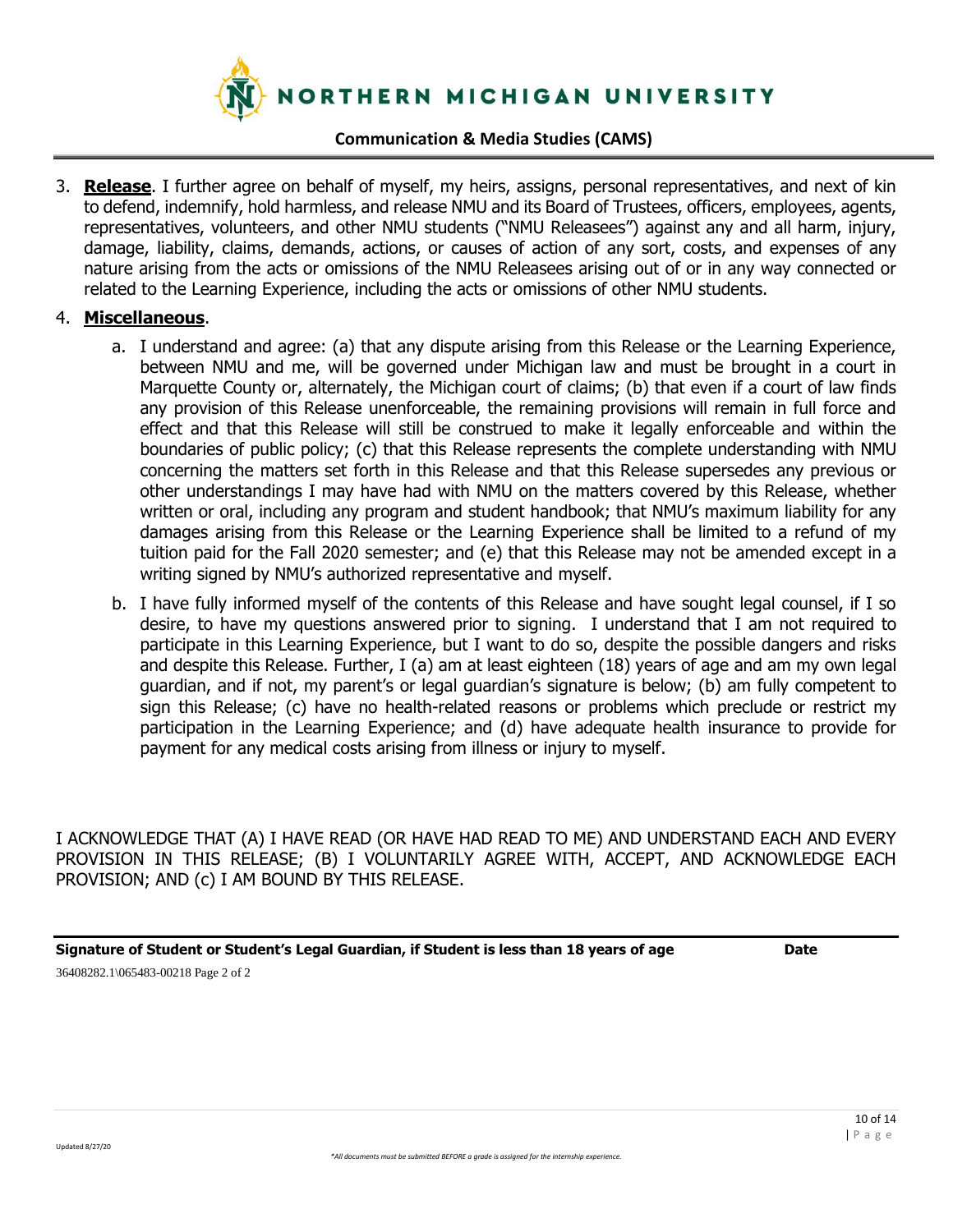

# **FOR PRACTICUMS ONLY (Form #4)**

**COVID-19 Fall/Winter 2020-2021**

## **Practicum Student Agreement and Release ("RELEASE")**

Student's Full Legal Name:

Due to the ongoing COVID-19 pandemic emergency Northern Michigan University ("NMU") has implemented many health and safety precautions and restrictions, as recommended by public health and governmental authorities. Still, I desire, at my own risk and by own free decision, to voluntarily participate in an off-campus practicum as part of my course of studies (the "Practicum"). In consideration for being permitted to participate in the Practicum, which will provide me with valuable experience and benefit my educational goals, I hereby understand and agree to the following:

# 5. **COVID-19 Protocols**

- a. I acknowledge that I have received and reviewed health and safety information regarding COVID-19. For reference, such information is available at: https://nmu.edu/safe-on-campus/students. I agree to follow all health and safety precautions as communicated to me and as otherwise instructed. I will also keep up-to-date with and follow all CDC-recommended protocols for preventing the spread of COVID-19 and will actively monitor my health for symptoms of COVID-19.
- b. I understand that my NMU practicum point of contact is: who can be notified at **\_\_\_\_\_\_\_\_\_\_@nmu.edu.** I will notify my point of contact **immediately (same day) if I am sick, have a fever or cough or experience other signs of illness or if I test positive for COVID-19 and will cease participation in the Practicum immediately.** I understand that I will not be penalized by NMU for absences at my Practicum if I am ill or am otherwise unable to attend due to COVID-19, provided that I inform my NMU point of contact as soon as I am able.
- c. If I believe that the Practicum site is not following health and safety precautions, including appropriate personal protective equipment (PPE) usage, social distancing or requiring others to self-monitor their health, then I will promptly inform my NMU point of contact. I understand that I will be invited to discuss my options, including possibly stopping my Practicum or seeking an alternative arrangement. I understand that NMU values my health and safety and that I will not be penalized by NMU for making a good faith report about my Practicum site. I understand that NMU will utilize its best efforts to work with me so I can complete my course of studies, despite the COVID-19 pandemic.
- 6. **Assumption of Risk**. I understand, acknowledge, and agree that certain dangers may be posed by participating in the Practicum, including, but not limited to, the risk of serious injury or death or exposure to diseases, such as COVID-19, and the consequences thereof, including having to self-quarantine or selfisolate if I test positive for or otherwise show symptoms of COVID-19 and having to possibly miss instructional time or other educational opportunities as a result. I understand and appreciate the risks and voluntarily agree to expose myself to such risks, even if they are not presently known or foreseeable, by participating in the Practicum. As such, I assume full responsibility for the risk of bodily injury, death, disease, or any other damage of any nature I sustain while participating in the Practicum, or any activity associated therewith. **I acknowledge and understand that NMU does NOT provide any insurance coverage**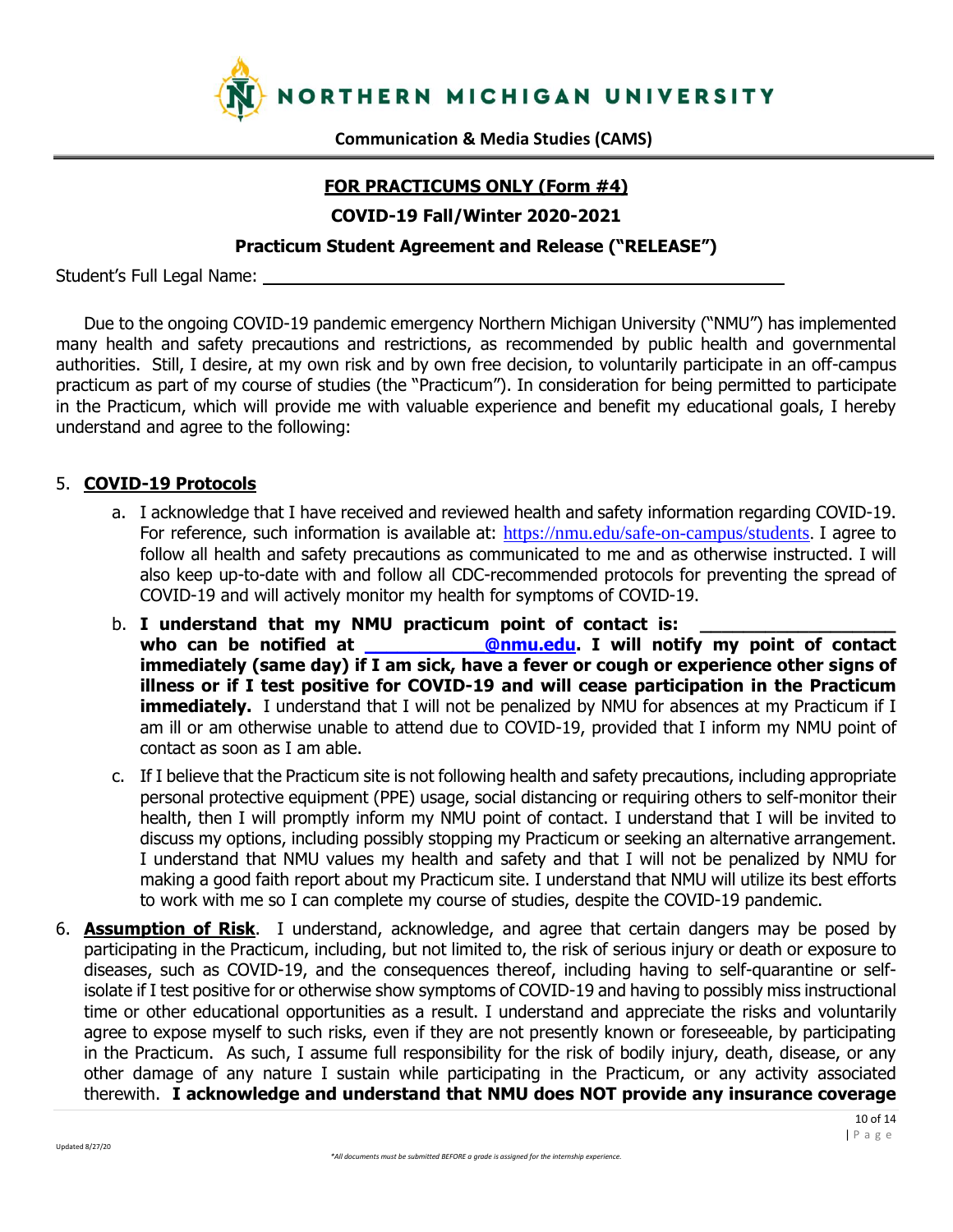

## **for my participation in the Practicum or as part of my enrollment at NMU.**

7. **Release**. I further agree on behalf of myself, my heirs, assigns, personal representatives, and next of kin to defend, indemnify, hold harmless, and release NMU and its Board of Trustees, officers, employees, agents, representatives, volunteers, and other NMU students ("NMU Releasees") against any and all harm, injury, damage, liability, claims, demands, actions, or causes of action of any sort, costs, and expenses of any nature arising from the acts or omissions of the NMU Releasees arising out of or in any way connected or related to the Practicum, including the acts or omissions of other NMU students.

### 8. **Miscellaneous**.

- a. I understand and agree: (a) that any dispute arising from this Release or the Practicum, between NMU and me, will be governed under Michigan law and must be brought in a court in Marquette County or, alternately, the Michigan court of claims; (b) that even if a court of law finds any provision of this Release unenforceable, the remaining provisions will remain in full force and effect and that this Release will still be construed to make it legally enforceable and within the boundaries of public policy; (c) that this Release represents the complete understanding with NMU concerning the matters set forth in this Release and that this Release supersedes any previous or other understandings I may have had with NMU on the matters covered by this Release, whether written or oral, including any program and student handbook; that NMU's maximum liability for any damages arising from this Release or the Practicum shall be limited to a refund of my tuition paid for the Fall 2020 semester; and (e) that this Release may not be amended except in a writing signed by NMU's authorized representative and myself.
- b. I have fully informed myself of the contents of this Release and have sought legal counsel, if I so desire, to have my questions answered prior to signing. I understand that I am not required to participate in the Practicum, but I want to do so, despite the possible dangers and risks and despite this Release. Further, I (a) am at least eighteen (18) years of age and am my own legal guardian, and if not, my parent's or legal guardian's signature is below; (b) am fully competent to sign this Release; (c) have no health-related reasons or problems which preclude or restrict my participation in the Practicum; and (d) have adequate health insurance to provide for payment for any medical costs arising from illness or injury to myself.

I ACKNOWLEDGE THAT (A) I HAVE READ (OR HAVE HAD READ TO ME) AND UNDERSTAND EACH AND EVERY PROVISION IN THIS RELEASE; (B) I VOLUNTARILY AGREE WITH, ACCEPT, AND ACKNOWLEDGE EACH PROVISION; AND (c) I AM BOUND BY THIS RELEASE.

**Signature of Student or Student's Legal Guardian, if Student is less than 18 years of age Date**

36408240.1\065483-00218 Page 2 of 2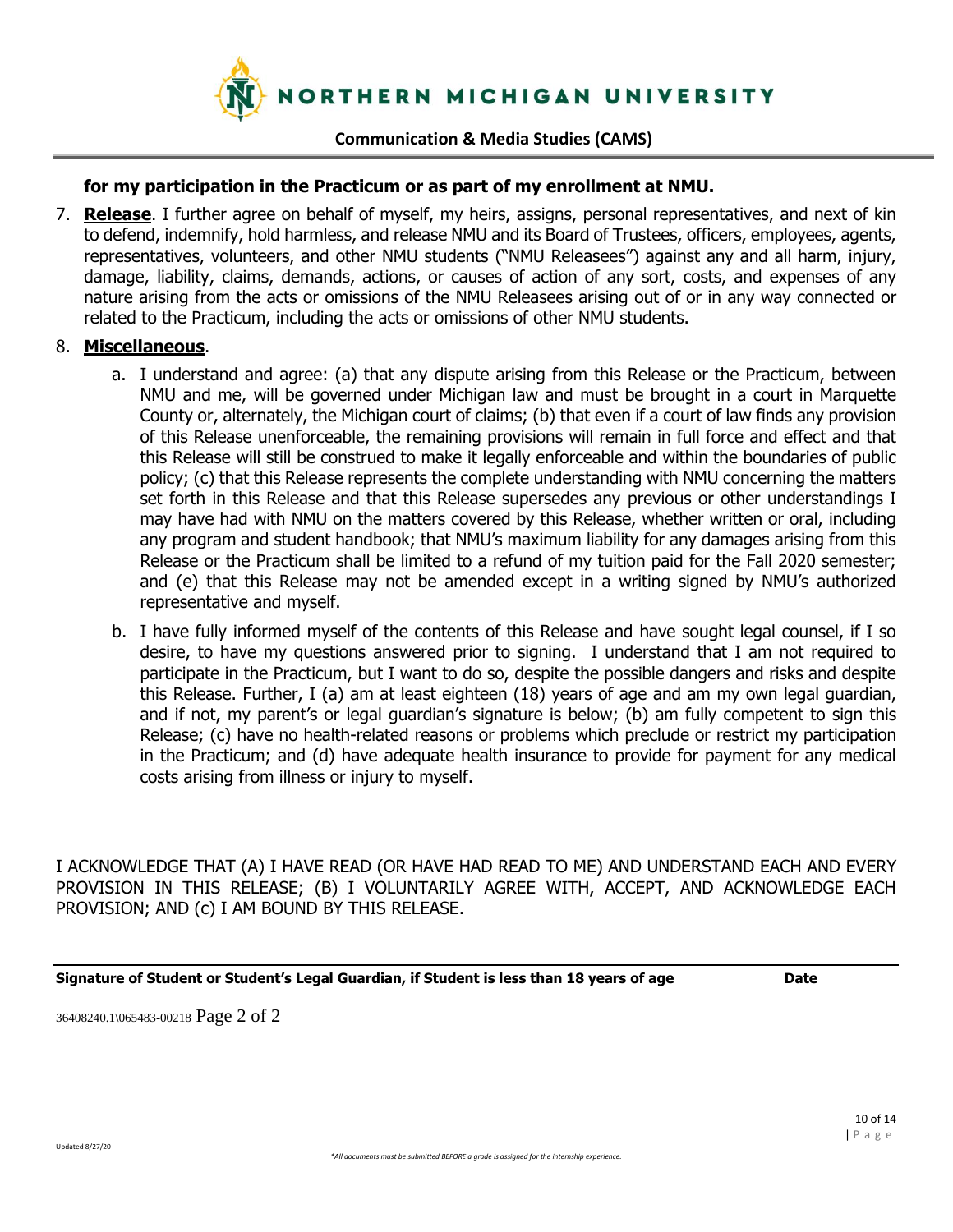

# **Site Supervisor's Mid-Internship/Work Experience Evaluation of Student (Form #5)**

| Student's Name:<br>the contract of the contract of the contract of the contract of |            |
|------------------------------------------------------------------------------------|------------|
| Work Experience Dates: From _________________                                      | $\sqrt{2}$ |
|                                                                                    |            |
| Work Experience Location:                                                          |            |

On-site Supervisor Name: \_\_\_\_\_\_\_\_\_\_\_\_\_\_\_\_\_\_\_\_\_\_\_\_\_\_\_\_\_\_\_\_\_\_\_\_\_\_\_\_\_\_\_\_\_\_\_\_\_\_\_\_\_\_\_\_\_\_\_\_\_\_

On-site Supervisor Phone: \_\_\_\_\_\_\_\_\_\_\_\_\_\_\_\_\_\_\_\_\_\_ Email: \_\_\_\_\_\_\_\_\_\_\_\_\_\_\_\_\_\_\_\_\_\_\_\_\_\_\_\_\_

*This form should be completed by the person in the best position to evaluate the student's performance.* 

|                                                                                                                                                                                             | Exceeds<br>Expectations Expectations | Meets     | <b>Needs</b><br>Improvement | Unacceptable | Not<br>applicable |
|---------------------------------------------------------------------------------------------------------------------------------------------------------------------------------------------|--------------------------------------|-----------|-----------------------------|--------------|-------------------|
| <b>Quality of Work</b><br>Thoroughly performs work that meets goals and deadlines with few, if any, errors.<br>Follows instructions well; requires little supervision to ensure quality.    | $\bullet$                            | o         | ٥                           | O            | $\bullet$         |
| <b>Written Communication</b><br>Consistently submits clear, precise and grammatically correct documents.                                                                                    | $\circ$                              | $\circ$   | $\bullet$                   | O            | $\circ$           |
| <b>Oral Communication</b><br>Effectively presents ideas; speaks clearly and directly. Practices attentive and<br>active listening with supervisors, peers and others.                       | o                                    | o         | ۰                           | o            | ۰                 |
| <b>Problem Solving / Critical Thinking</b><br>Identifies problems and issues; develops viable alternatives / solutions.                                                                     | $\circ$                              | $\circ$   | $\circ$                     | $\circ$      | ۰                 |
| <b>Information and Technical Literacy</b><br>Knows where to find information and resources and how to use them; able to<br>effectively use technology to complete tasks without assistance. | $\circ$                              | $\bullet$ | o                           | $\circ$      | o                 |
| <b>Ability to Learn</b><br>Seeks feedback and acts on it; learns from mistakes; expands working knowledge;<br>takes advantage of available training opportunities.                          | ۰                                    | ۰         | o                           | o            | $\circ$           |
| <b>Team Work</b><br>Works cooperatively with and respects opinions of others and respects their<br>opinions; builds consensus.                                                              | $\circ$                              | $\circ$   | ۰                           | $\circ$      | ۰                 |
| Leadership<br>Willing to assume leader role; adapts to situations; demonstrates organizational<br>skills, tactfulness and calm; others respond favorably and with respect.                  | $\bullet$                            | $\bullet$ | o                           | O            | o                 |
| <b>Initiative</b><br>Self-learner; works well independently; asks appropriate questions; seeks<br>challenges; asks for and able to handle more work.                                        | O                                    | O         | o                           | O            | $\circ$           |
| <b>Judgment</b><br>Demonstrates ability to make sound decisions, within boundaries, based on<br>knowledge available.                                                                        | O                                    | O         | o                           | O            | $\circ$           |
| <b>Work Habits</b><br>Manages times effectively; punctual; attendance is regular; dresses appropriately;<br>adheres to policies.                                                            | $\bullet$                            | o         | o                           | o            | O                 |
| <b>Personal Attitudes</b><br>Demonstrates persistence, integrity, and honesty; is dependable; accepts<br>responsibility and criticism.                                                      | o                                    | o         | o                           | o            | o                 |
| <b>Ability to Work in Field</b><br>Understands terms and concepts and how to apply them. Well-prepared to<br>perform tasks of an entry-level position in this field.                        | o                                    | o         | ۰                           | o            | ۰                 |
| <b>Overall Performance of Student</b>                                                                                                                                                       | $\mathbf{o}$                         | $\bullet$ | $\bullet$                   | $\bullet$    | $\circ$           |

**General Comments and Recommendations (attach additional sheet, if needed)**: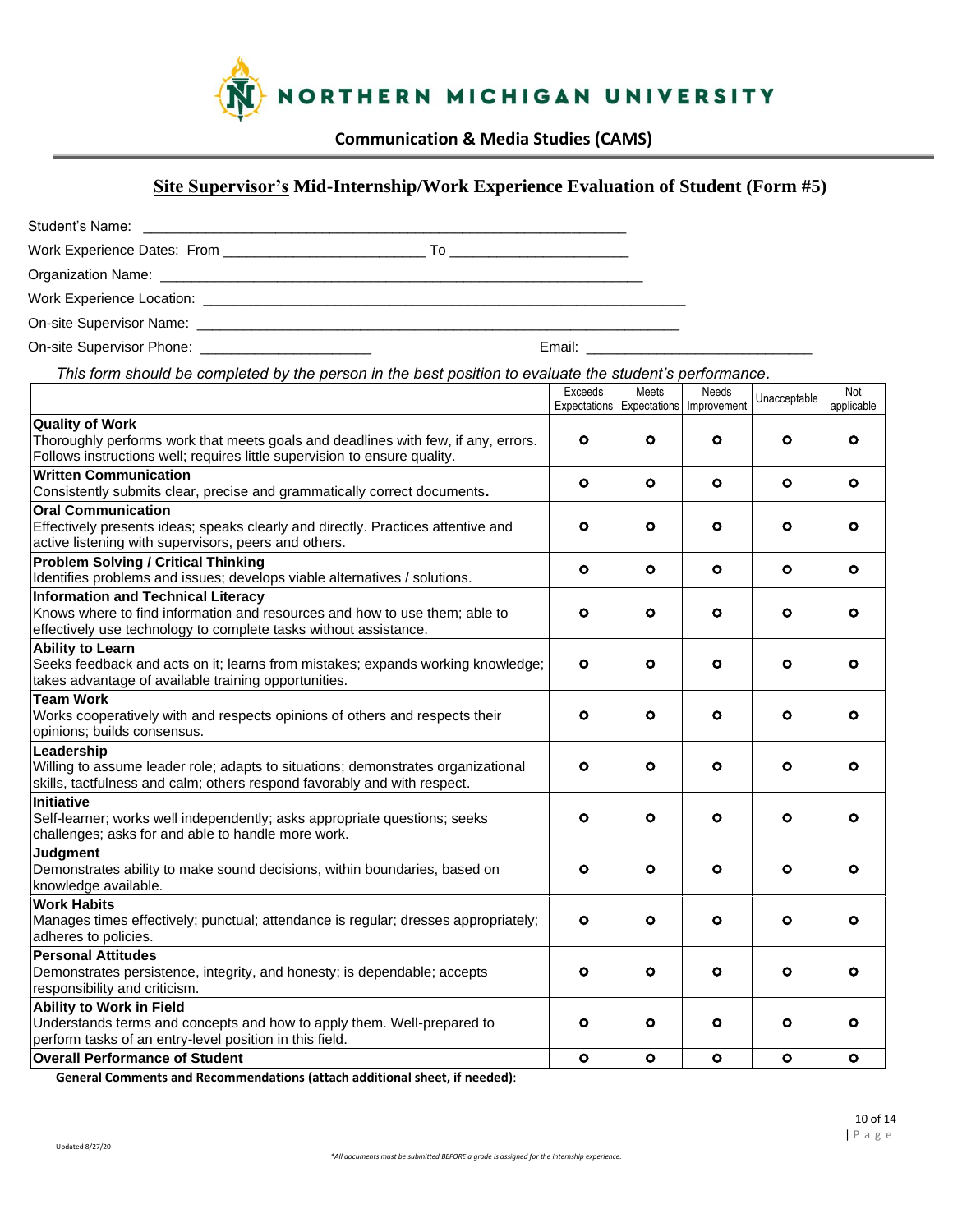

# **Site Supervisor's Final Internship/Work Experience Evaluation of Student (Form #6)**

| Student's Name:                                                                                                                                                                                                                |    |  |
|--------------------------------------------------------------------------------------------------------------------------------------------------------------------------------------------------------------------------------|----|--|
|                                                                                                                                                                                                                                | 10 |  |
|                                                                                                                                                                                                                                |    |  |
| Work Experience Location: Weblack and Contract the Contract of the Contract of the Contract of the Contract of the Contract of the Contract of the Contract of the Contract of the Contract of the Contract of the Contract of |    |  |
|                                                                                                                                                                                                                                |    |  |

On-site Supervisor Phone: \_\_\_\_\_\_\_\_\_\_\_\_\_\_\_\_\_\_\_\_\_\_ Email: \_\_\_\_\_\_\_\_\_\_\_\_\_\_\_\_\_\_\_\_\_\_\_\_\_\_\_\_\_

*This form should be completed by the person in the best position to evaluate the student's performance.* 

|                                                                                    | Exceeds   | Meets     | Needs<br>Expectations Expectations Improvement | Unacceptable | Not<br>applicable |
|------------------------------------------------------------------------------------|-----------|-----------|------------------------------------------------|--------------|-------------------|
| <b>Quality of Work</b>                                                             |           |           |                                                |              |                   |
| Thoroughly performs work that meets goals and deadlines with few, if any, errors.  | $\bullet$ | $\circ$   | ٥                                              | ٥            | $\bullet$         |
| Follows instructions well; requires little supervision to ensure quality.          |           |           |                                                |              |                   |
| <b>Written Communication</b>                                                       | ۰         | $\circ$   | $\circ$                                        | $\bullet$    | O                 |
| Consistently submits clear, precise and grammatically correct documents.           |           |           |                                                |              |                   |
| <b>Oral Communication</b>                                                          |           |           |                                                |              |                   |
| Effectively presents ideas; speaks clearly and directly. Practices attentive and   | o         | $\circ$   | o                                              | ۰            | O                 |
| active listening with supervisors, peers and others.                               |           |           |                                                |              |                   |
| <b>Problem Solving / Critical Thinking</b>                                         | ۰         | $\circ$   | ۰                                              | ۰            | O                 |
| Identifies problems and issues; develops viable alternatives / solutions.          |           |           |                                                |              |                   |
| <b>Information and Technical Literacy</b>                                          |           |           |                                                |              |                   |
| Knows where to find information and resources and how to use them; able to         | $\bullet$ | $\circ$   | O                                              | o            | O                 |
| effectively use technology to complete tasks without assistance.                   |           |           |                                                |              |                   |
| <b>Ability to Learn</b>                                                            |           |           |                                                |              |                   |
| Seeks feedback and acts on it; learns from mistakes; expands working knowledge;    | ۰         | $\circ$   | ٥                                              | ۰            | $\circ$           |
| takes advantage of available training opportunities.                               |           |           |                                                |              |                   |
| <b>Team Work</b>                                                                   |           |           |                                                |              |                   |
| Works cooperatively with and respects opinions of others and respects their        | ۰         | $\circ$   | ٥                                              | ۰            | ۰                 |
| opinions; builds consensus.                                                        |           |           |                                                |              |                   |
| Leadership                                                                         |           |           |                                                |              |                   |
| Willing to assume leader role; adapts to situations; demonstrates organizational   | ۰         | $\circ$   | ٥                                              | o            | o                 |
| skills, tactfulness and calm; others respond favorably and with respect.           |           |           |                                                |              |                   |
| <b>Initiative</b>                                                                  |           |           |                                                |              |                   |
| Self-learner; works well independently; asks appropriate questions; seeks          | o         | $\circ$   | o                                              | o            | $\circ$           |
| challenges; asks for and able to handle more work.                                 |           |           |                                                |              |                   |
| <b>Judgment</b>                                                                    |           |           |                                                |              |                   |
| Demonstrates ability to make sound decisions, within boundaries, based on          | o         | $\circ$   | o                                              | O            | $\circ$           |
| knowledge available.                                                               |           |           |                                                |              |                   |
| <b>Work Habits</b>                                                                 |           |           |                                                |              |                   |
| Manages times effectively; punctual; attendance is regular; dresses appropriately; | o         | $\circ$   | o                                              | o            | o                 |
| adheres to policies.                                                               |           |           |                                                |              |                   |
| <b>Personal Attitudes</b>                                                          |           |           |                                                |              |                   |
| Demonstrates persistence, integrity, and honesty; is dependable; accepts           | o         | $\circ$   | o                                              | $\bullet$    | O                 |
| responsibility and criticism.                                                      |           |           |                                                |              |                   |
| <b>Ability to Work in Field</b>                                                    |           |           |                                                |              |                   |
| Understands terms and concepts and how to apply them. Well-prepared to             | o         | $\circ$   | $\circ$                                        | ۰            | o                 |
| perform tasks of an entry-level position in this field.                            |           |           |                                                |              |                   |
| <b>Overall Performance of Student</b><br>.                                         | $\bullet$ | $\bullet$ | $\bullet$                                      | $\bullet$    | $\bullet$         |

**General Comments and Recommendations (attach additional sheet, if needed)**: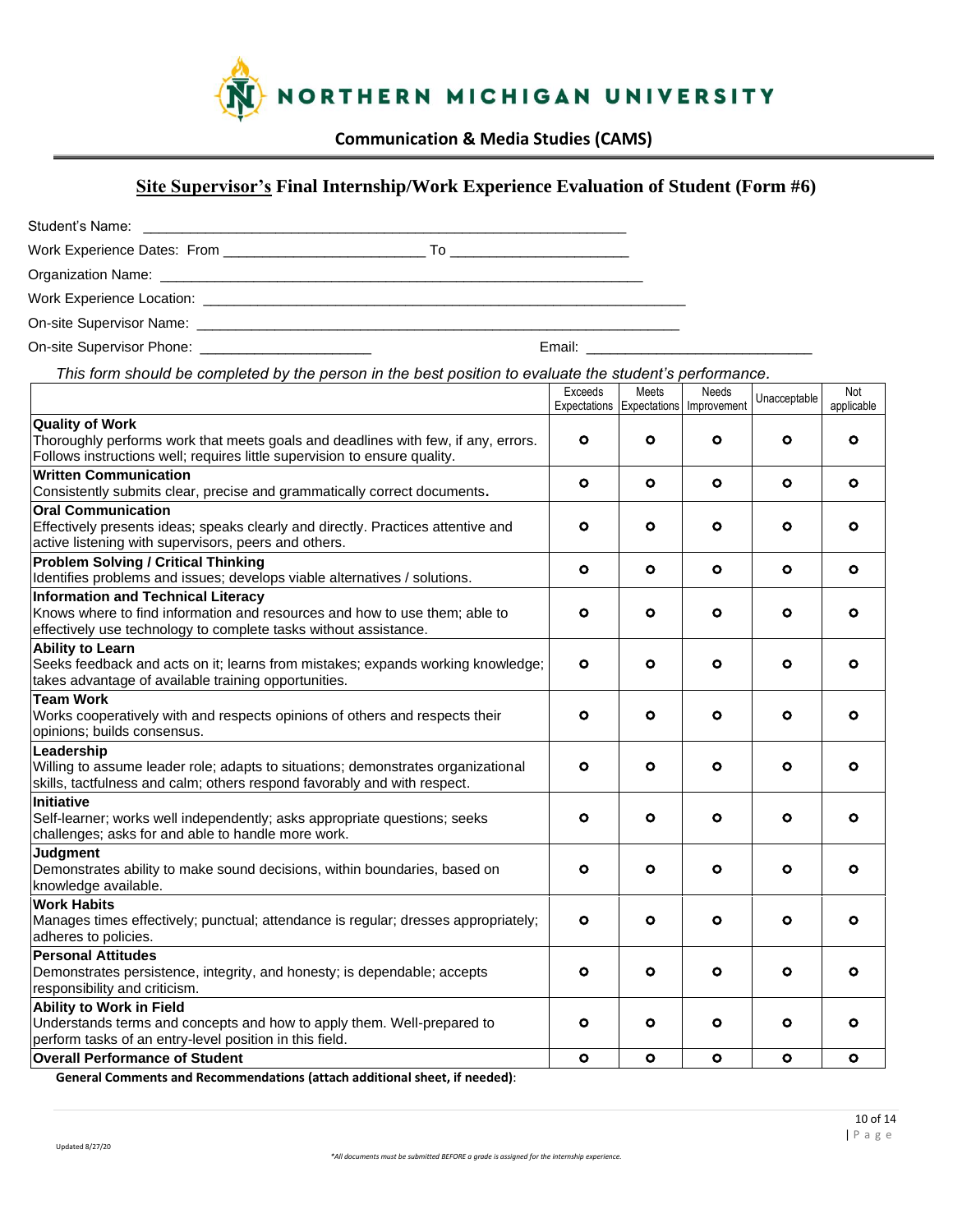

# **Final Internship/Work Experience Student Evaluation (Form #7)**

| Work Experience Dates - From _____________ To _______________ Credits: ______ Hours per week: _____                                                                                                                             |                   |                               |           |           |                                        |                   |
|---------------------------------------------------------------------------------------------------------------------------------------------------------------------------------------------------------------------------------|-------------------|-------------------------------|-----------|-----------|----------------------------------------|-------------------|
|                                                                                                                                                                                                                                 |                   |                               |           |           |                                        |                   |
|                                                                                                                                                                                                                                 |                   |                               |           |           |                                        |                   |
| What resources did you use to find your internship? (Check all that apply)<br>College or Department website<br>$\Box$ Faculty<br>$\Box$ Family/Friend<br>Previous Employer<br>Other:                                            |                   | <b>General Internet Sites</b> |           |           | □ Career Services Staff and/or website |                   |
|                                                                                                                                                                                                                                 | Strongly<br>Agree | Agree                         | Neutral   | Disagree  | Strongly<br>Disagree                   | Not<br>applicable |
| <b>ACADEMIC</b>                                                                                                                                                                                                                 |                   |                               |           |           |                                        |                   |
| Preparedness to assume duties<br>I understood terms and concepts in relation to my internship and major and<br>were able to apply them. I felt well-prepared to perform the tasks of an entry-<br>level position in this field. | o                 | O                             | ٥         | $\circ$   | o                                      | ۰                 |
| <b>Level of Demands of Assigned Duties</b><br>I was provided levels of responsibility consistent with my ability and was given<br>additional responsibility as my experience increased.                                         | $\circ$           | ۰                             | o         | $\circ$   | ۰                                      | o                 |
| <b>Consistent with Learning Objectives</b><br>The objectives of the internship were clear and my tasks related to the outlined<br>responsibilities.                                                                             | $\circ$           | $\circ$                       | ۰         | $\circ$   | o                                      | ۰                 |
| Relevance of this experience to Career Goals<br>This experience gave me a realistic preview of my field of interest.                                                                                                            | ٥                 | O                             | o         | $\circ$   | o                                      | o                 |
| <b>Overall Rating of my Academic Work Experience</b><br>My internship was an excellent learning experience.                                                                                                                     | $\circ$           | $\circ$                       | ۰         | $\circ$   | o                                      | ۰                 |
| <b>WORK SITE</b>                                                                                                                                                                                                                |                   |                               |           |           |                                        |                   |
| <b>Direction and Assistance from Supervisor</b><br>I had regular meetings with my supervisor and received constructive, on-going<br>feedback.                                                                                   | $\circ$           | $\circ$                       | o         | $\bullet$ | o                                      | $\circ$           |
| My supervisor was available and accessible when I had questions/concerns.                                                                                                                                                       | $\bullet$         | $\circ$                       | $\bullet$ | $\bullet$ | $\bullet$                              | ٥                 |
| Preparedness to assume duties<br>I was given adequate training.                                                                                                                                                                 | $\circ$           | o                             | ۰         | $\circ$   | o                                      | o                 |
| The work I performed was challenging and stimulating.                                                                                                                                                                           | $\bullet$         | $\bullet$                     | o         | $\bullet$ | ۰                                      | o                 |
| Acceptance of Function member of the Staff by Coworkers<br>I was treated on the same level as other employees and had a good working<br>relationship with my coworkers.                                                         | ۰                 | $\circ$                       | ۰         | $\circ$   | o                                      | ۰                 |
| <b>Addressed Risk and Safety Issues</b><br>Safety and risk issues were reviewed and addressed when needed.                                                                                                                      | $\circ$           | $\bullet$                     | ۰         | $\bullet$ | $\bullet$                              | $\bullet$         |
| Ability to Work in Field<br>I feel that I am better prepared to enter the world of work after this experience. I<br>have a better understanding of concepts, theories, and skills in my course of<br>study.                     | o                 | $\bullet$                     | ۰         | $\bullet$ | $\bullet$                              | ۰                 |
| Internship Recommendation<br>Would you recommend this internship to other students?                                                                                                                                             | $\bullet$         | $\bullet$                     | $\bullet$ | $\bullet$ | $\bullet$                              | $\bullet$         |
| <b>Overall Rating of Work Site</b><br>This work site provided an effective, exceptional internship experience.                                                                                                                  | $\circ$           | $\bullet$                     | $\bullet$ | $\bullet$ | $\bullet$                              | $\bullet$         |
| <b>Overall Internship Experience</b><br>Overall, my internship was valuable and a positive experience.                                                                                                                          | $\bullet$         | $\bullet$                     | $\bullet$ | $\bullet$ | $\bullet$                              | $\bullet$         |